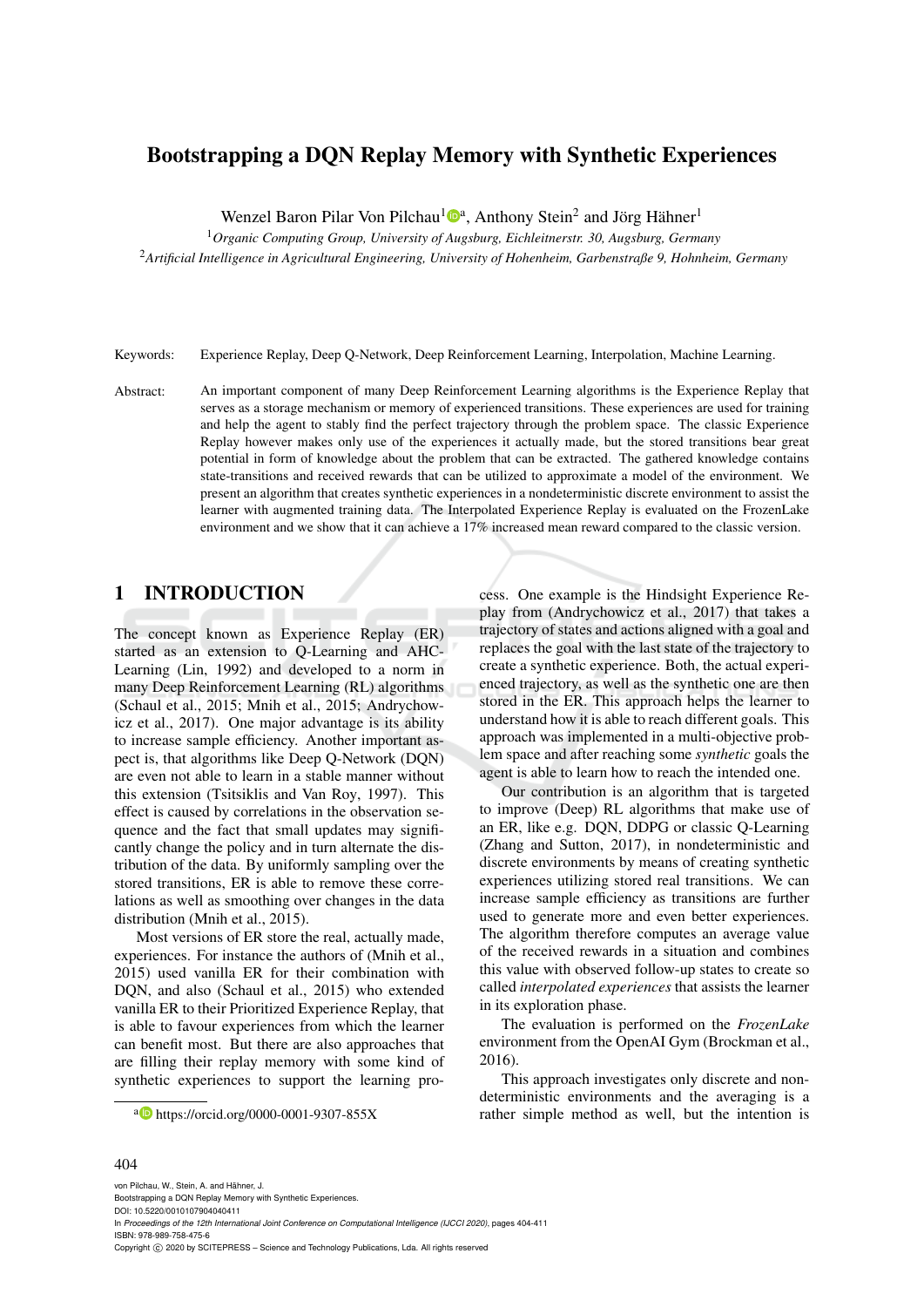to gain first insights in this highly interesting field. We can reveal promising potentials utilizing this very simple technique and this work serves as a basis to build up further research on.

The paper is structured as follows: We start with a brief introduction of the ER and Deep Q-Learning in section 2 and follow up with some related work in section 3. In section 4 we introduce our algorithm along with a problem description and the Interpolation Component that was used as an underlying architecture. The evaluation and corresponding discussion as well as interpretation of the results is presented in section 5. Section 6 is the conclusion and presents ideas for future work.

### 2 BACKGROUND

In this section, we introduce some background knowledge.

### 2.1 Experience Replay

The ER is a biological inspired mechanism (McClelland et al., 1995; O'Neill et al., 2010; Lin, 1992; Lin, 1993) to store experiences and reuse them for training later on.

An experience is defined as:  $e_t = (s_t, a_t, r_t, s_{t+1})$ where  $a_t$  denotes the start state,  $a_t$  the performed action,  $r_t$  the corresponding received reward and  $s_{t+1}$ the following state. To perform experience replay, at each time step *t* the agent stores its recent experience in a data set  $D_t = \{e_1, ..., e_t\}.$ 

This procedure is repeated over many episodes, where the end of an episode is defined by a terminal state. The stored transitions can then be utilized for training either online or in a specific training phase. It is very easy to implement ER in its basic form and the cost of using it is mainly determined by the storage space needed.

### 2.2 Deep Q-Learning

The DQN algorithm is the combination of the classic Q-Learning (Sutton and Barto, 2018) with neural networks and was introduced in (Mnih et al., 2015). The authors showed that their algorithm is able to play Atari 2600 games on a professional human level utilizing the same architecture, algorithm and hyperparameters for every single game. As DQN is a derivative of classical Q-Learning it approximates the optimal action-value function:

$$
Q^*(s, a) = \max_{\pi} \mathbb{E}\left[r_t + \gamma r_{t+1} + \gamma^2 r_{t+2} + \dots | s_t = s, a_t = a, \pi\right]
$$
\n(1)

However DQN employs a neural network instead of a table. Equation (1) displays the maximum sum of rewards *r<sup>t</sup>* discounted by γ at each time-step *t*, that is achievable by a behaviour policy  $\pi = P(a|s)$ , after making an observation *s* and taking an action *a*. DQN performs an Q-Learning update at every time step that uses the temporal-difference error defined as follows:

$$
\delta_t = r_t + \gamma \max_{a'} Q(s_{t+1}, a') - Q(s_t, a_t)
$$
 (2)

(Tsitsiklis and Van Roy, 1997) showed that a nonlinear function approximator used in combination with temporal-difference learning, such as Q-Learning, can lead to unstable learning or even divergence of the Q-Function.

As a neural network is a nonlinear function approximator, there arise several problems:

1. the correlations present in the sequence of observations,

2. the fact that small updates to Q may significantly change the policy and therefore impact the data distribution, and

3. the correlations between the action-values  $Q(s_t, a_t)$ and the target values  $r + \gamma \max_{a'} Q(s_{t+1}, a')$  present in the td-error shown in (2).

The last point is crucial, because an update to *Q* will change the values of both, the action-values as well as the target values, that could lead to oscillations or even divergence of the policy. To counteract these issues, two concrete actions have been proposed:

1. The use of an ER solves, as stated above, the two first points. Training is performed each step on minibatches of experiences  $(s, a, r, s') \sim U(D)$ , that are drawn uniformly at random from the ER.

2. To remove the correlations between the actionvalues and the target values a second neural network is introduced that is basically a copy of the network used to predict the action-values, but it is freezed for a certain interval *C* before it is updated again. This network is called target network and is used for the computation of the target action-values. (Mnih et al., 2015)

We use the target network as it was presented above and extend the classic ER with a component to create synthetic experiences.

## 3 RELATED WORK

The classical ER, introduced in section 2.1, has been improved in many further publications. One prominent improvement is the so called Prioritized Experience Replay (Schaul et al., 2015) that replaces the uniform sampling with a weighted sampling in favour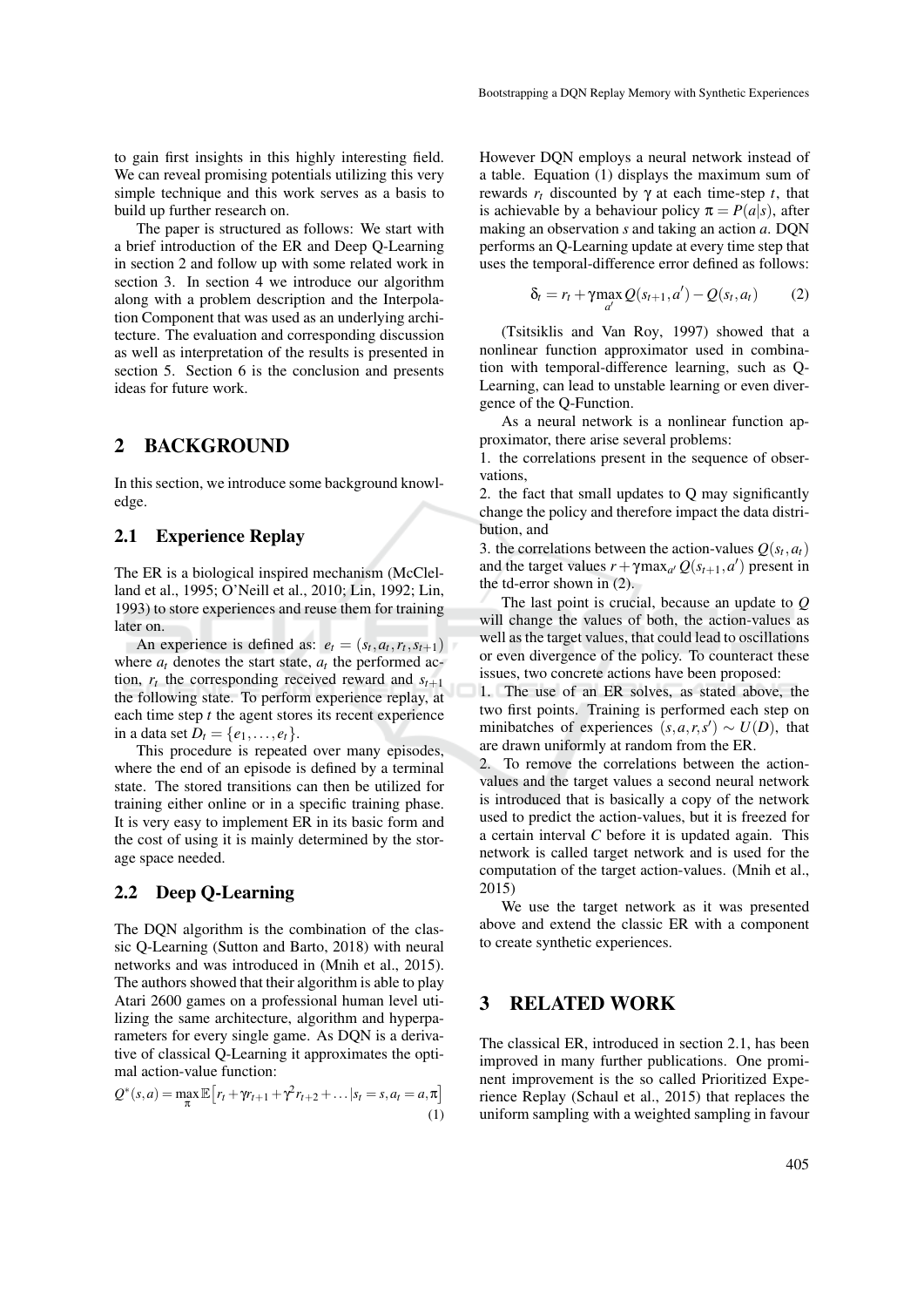of experience samples that might influence the learning process most. This modification of the distribution in the replay induces bias and to account for this, importance-sampling has to be used. The authors show that a prioritized sampling leads to great success. This extension of the ER also changes the default distribution, but uses real transitions and therefore has a different focus.

Another publication (De Bruin et al., 2015) investigates the composition of experience samples in the ER. They discovered that for some tasks it is important, that transitions, made in an early phase, when exploration is high, are important to prevent overfitting. Therefore they split the ER in two parts, one with samples from the beginning and one with actual samples. They also show that the composition of the data in an ER is vital for the stability of the learning process and at all times diverse samples should be included. Following this results we try to achieve a broad distribution over the state space utilizing synthetic experiences.

(Stein et al., 2017; Stein et al., 2018) use interpolation in combination with XCS Classifier System to speed up learning in single-step problems by means of using previous experiences as sampling points for interpolation. The used component for interpolation is part of this work and discussed in more detail in section 4.3.

# 4 INTERPOLATED EXPERIENCE **REPLAY**

In this Section we present the FrozenLake problem and introduce our algorithm to solve it. We also introduce the Interpolation Component (IC) that serves as architectural concept.

#### 4.1 Problem Description

"FrozenLake" is one example of a nondeterministic world in which an action  $a_t \in A$  realised in a state  $s_t \in S$  may not lead consistently to the same following state  $s_{t+1} \in S$ . FrozenLake is basically a grid world consisting of an initial state *I*, a final state *G* and frozen, as well as unfrozen tiles. The unfrozen tiles equal holes  $H$  in the lake and if the agent falls into one of such, he receives a reward of -1 and has to start from the initial state again. If the agent reaches *G* he receives a reward of 1. The set of possible actions A consists of the four cardinal directions  $A = \{N, E, S, W\}$ . The environment is nondeterministic, because the agent might slide on

the frozen tiles which is implemented through a certain chance of executing a different action instead of the intended one. The environment is discrete, because there is a discrete number of states the agent can reach. The environment used for evaluation is the "FrozenLake8x8-v0" environment from OpenAI Gym (Brockman et al., 2016).

If an action is chosen that leads the agent in the direction of the goal, but because of the slippery factor it is falling into a hole, it also receives a negative reward and creates the following experience:  $e_t = (s_t, a_t, -1, s_{t+1})$ . If this experience is used for a *Q* update it misleadingly shifts the state-action value away from a positive value. We denote the slippery factor for executing a neighbouring action as *c*slip, the resulting rewards for executing the two neighbouring actions as  $r_t^{\text{right}}$  and  $r_t^{\text{left}}$  and the reward for executing the intended action as  $r_t^{\text{int}}$  and can then define the true expected reward for executing  $a_t$  in  $s_t$  as follows:

$$
r_t^{\exp} = \frac{c_{\text{slip}}}{2} \cdot r_t^{\text{right}} + \frac{c_{\text{slip}}}{2} \cdot r_t^{\text{left}} + (1 - c_{\text{slip}}) \cdot r_t^{\text{int}} \quad (3)
$$

Following (3) we can define the experience that takes the state-transition function into account and that not confuses the learner as follows:

$$
e_t^{\exp} = (s_t, a_t, r_t^{\exp}, s_{t+1})
$$
 (4)

The learner will converge its state-action value  $Q_{\pi}(s_t, a_t)$  after seeing a lot of experiences to:

$$
Q_{\pi}(s_t, a_t) = Q^*(s_t, a_t) = r_t^{\exp} + \gamma \max_{a'} Q^*(s_{t+1}, a')
$$
\n(5)

We define the set of all rewards that belong to the experiences that start in the same state *s<sup>t</sup>* and execute the same action *a<sup>t</sup>* as:

$$
R_t := \{r_n \in \{r | (s, a, r, s') \in D_t \land a = a_t \land s = s_t\}\} \quad (6)
$$

In our work we utilize stored transitions from the replay memory to create synthetic experiences with an averaged reward  $r_t^{\text{avg}}$  that is as close as possible to  $r_t^{\text{exp}}$ . Following (6) we can define these *interpolated* experiences as:

$$
r_t^{\text{avg}} = \frac{\sum_{r \in R_t} r}{|R_t|} \tag{7}
$$

$$
e_t^{\text{avg}} = (s_t, a_t, r_t^{\text{avg}}, s_{t+1})
$$
 (8)

with

$$
e_t^{\text{avg}} \approx e_t^{\text{exp}} \tag{9}
$$

The accuracy of this interpolation correlates with the amount of transitions stored in the ER, starting in *s<sup>t</sup>* and executing  $a_t$ . As a current limitation so far, because we need a legal follow-up state  $s_{t+1}$ , it is crucial for the environment to be discrete (in a continuous world we would have infinite states *st*). Otherwise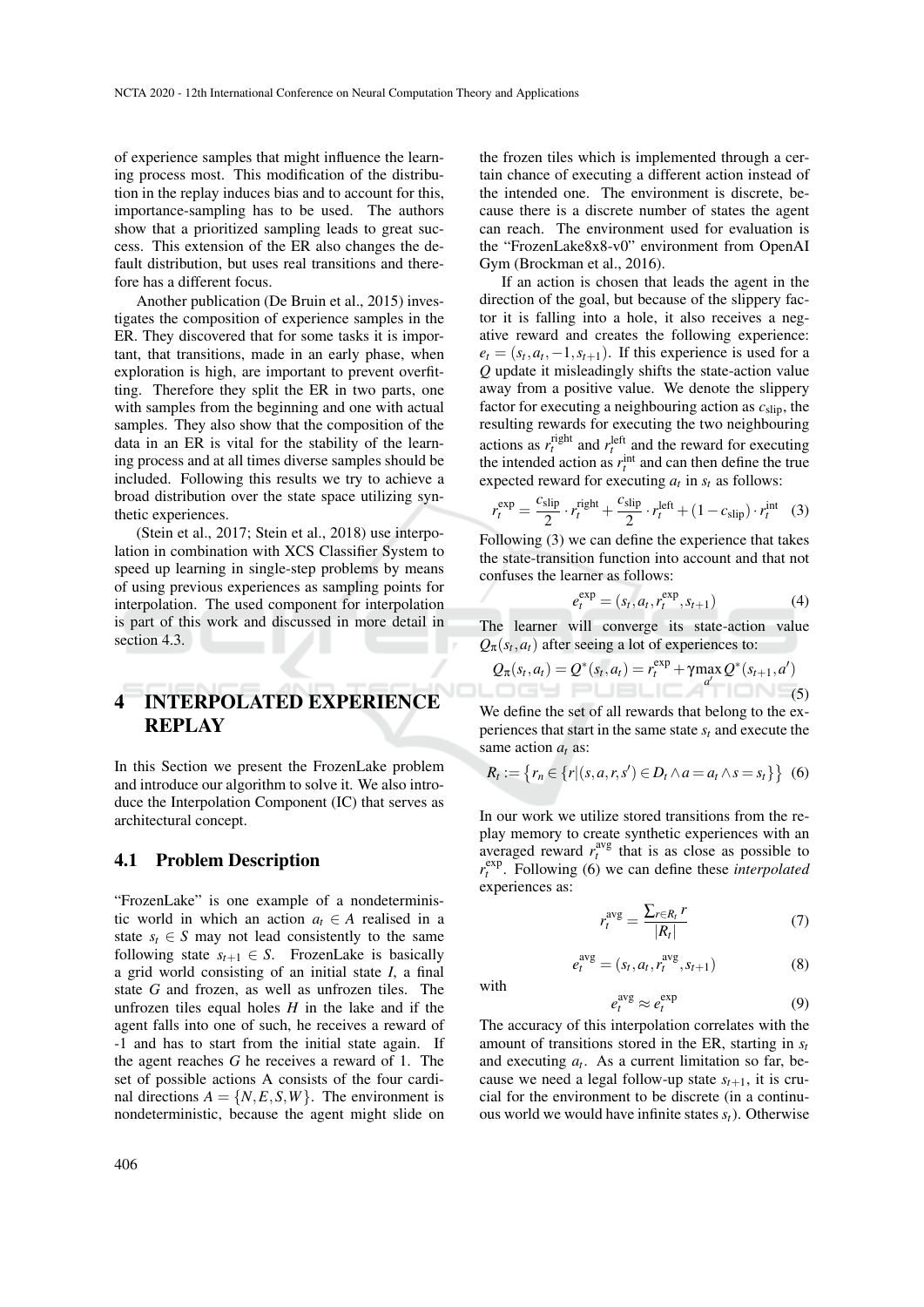we had to interpolate or predict this following state or else the state-transition function as well and this could harm the accuracy of the interpolated experience.

#### 4.2 Algorithm

Our algorithm triggers an interpolation after every step the agent takes. A query point  $x_q \sim U(S)$  is drawn at random from the state space and all matching experiences:

$$
D_{\text{match}} := \{e_t \in D_t | s_t = x_q\} \tag{10}
$$

for that holds that their starting point *s<sup>t</sup>* is equal to the query point  $x_q$ , are collected from the ER. Then for every action  $a \in A$  all experiences that satisfy  $a_t = a$ are selected from  $D_{match}$  in:

$$
D_{\text{match}}^a := \{e_t | e_t \in D_{\text{match}} \land a_t = a\} \tag{11}
$$

The resulting transitions are used to compute an average reward value  $r_t^{\text{avg}}$  and a synthetic experience  $e_t^{\text{avg}}$ for every distinct next state:

$$
s_{t+1} \in \{s' \mid (s_t, a_t, r_t, s') \in D_{\text{match}}^a\} \tag{12}
$$

is created. This results in a minimum of 0 and a maximum of 3 synthetic experiences per action and sums up to a maximum of 12 synthetic transitions per interpolation depending on the amount of stored transitions in the ER. As with the amount of stored real transitions, that can be seen as the combined knowledge about the model, the quality of the interpolated experiences may get better, a parameter  $c_{s,int}$  is introduced, that determines the minimum amount of stored experiences before the first interpolation.

### 4.3 Interpolation Component

Stein et al. introduce their IC (Stein et al., 2017) that this work uses as underlying basic structure for its interpolation tasks.

This IC serves as an abstract pattern and consists of a Machine Learning Interface (MLI), an Interpolant, an Adjustment Component, an Evaluation Component and the Sampling Points (SP). If the MLI receives a sample it is handed to the Adjustment Component, there, following a decision function, it is added to or removed from SP. If an interpolation is required, the Interpolation Component fetches required sampling points from SP and computes, depending on an interpolation technique, an output. The Evaluation Component provides a metric to track a so-called trust-level as a metric of interpolation accuracy.

We replaced the SP with the ER. It is realized by a FiFo queue with a maximum length. This queue represents the classic ER and is filled only with real



Figure 1: Intuition of Interpolated Experience Replay memory.

experiences. To store the synthetic transitions another queue, a so-called *ShrinkingMemory*, is introduced. This second storage is characterized by a decreasing size. Starting at a predefined maximum it gets smaller depending on the length of the real experience queue. The *Interpolated Experience Replay* (IER) has a total size, comprising the sum of the lengths of both queues as can be seen in fig. 1. If this size is reached, the length of the ShrinkingMemory is decreased and the oldest items are removed, as long as either the real valued queue reaches its maximum length and there is some space left for interpolated experiences or the IER fills up with real experiences. This decision was made because it is expected, that near convergence the learner benefits more from actual experiences than from synthetic transitions spread over the state space. This approach includes a minimum size for the interpolated storage, but this was not further investigated in this work and is left for future work.

The IER algorithm as described in section 4.2 is located in the Interpolant, and, as stated above, executed in every step.

For the IER, we need to be able to find all experiences *e* in *D* that matches a randomly chosen first state. To make this efficient we use a dictionary that maps state-action pairs to their associated average rewards and distinct next states of all seen transitions. The dictionary is updated after every transition the agent makes.

To evaluate the quality of computed interpolations in future work, a metric could be designed to be used in the Evaluation part of the IC.

## 5 EVALUATION

#### 5.1 Experimental Setup

For evaluation purposes, a linear regression in form of a neural network is used. This decision was felt because we use one input node for each state, that gives an overall amount of 64 input nodes. Neural networks have the ability to generalize over neighbouring areas, but using the architecture described above, this seems to have no effect because every state has its own input node. We therefore decided to reduce complexity by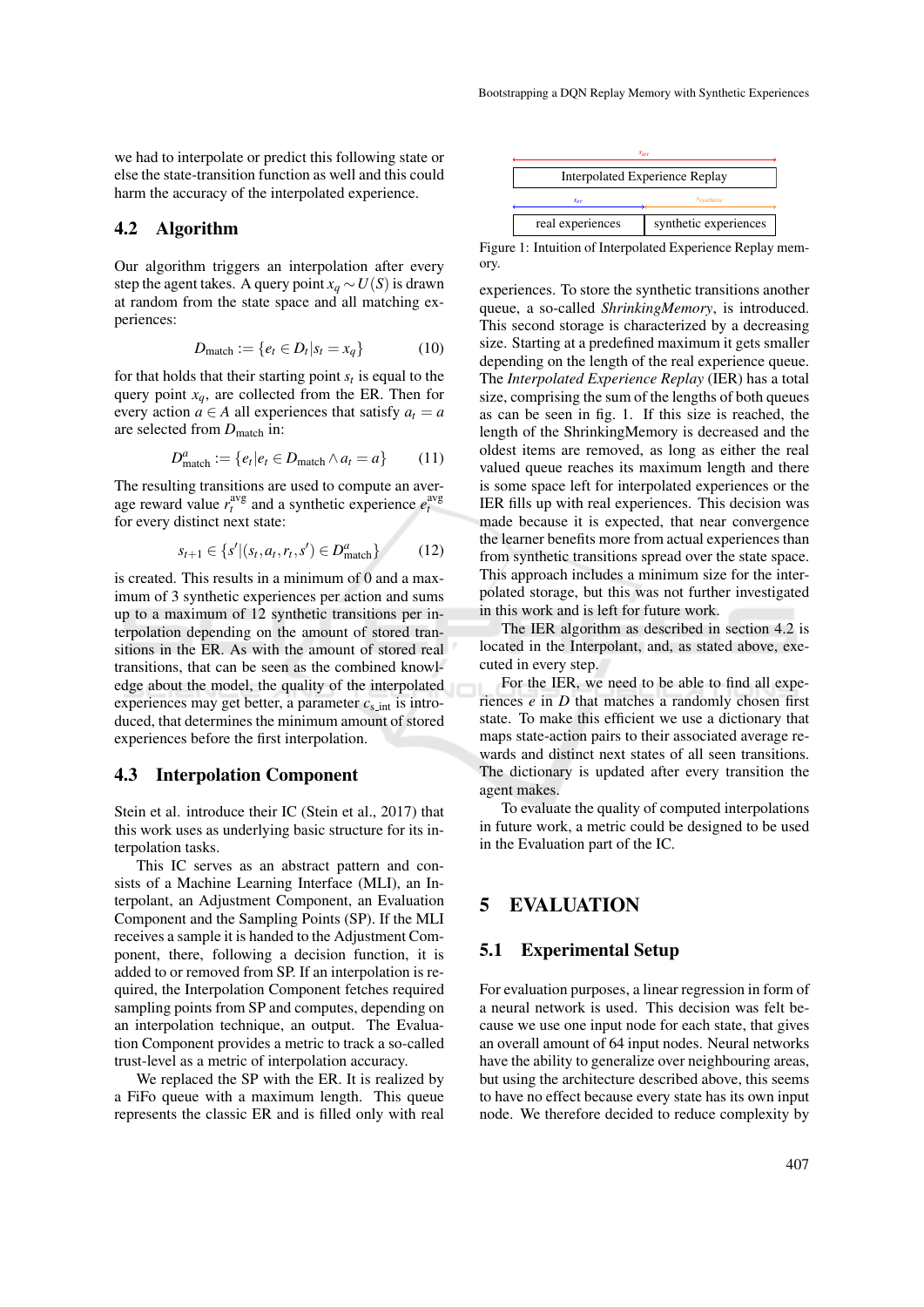Table 1: Overview of hyperparameters applied for the FrozenLake8x8-v0 experiment.

| <b>Parameter</b>                   | Value  |
|------------------------------------|--------|
| Learning rate $\alpha$             | 0.0005 |
| Discount factor $\gamma$           | 0.95   |
| Epsilon start                      |        |
| Epsilon min                        | 0.05   |
| Update target net interval $\tau$  | 300    |
| Size of Experience Replay $s_{er}$ | 100k   |
| Size of IER $s_{\text{ier}}$       | 100k   |
| Start Learning at size of IER      | 300    |
| Minibatch size                     | 32     |

not using hidden layers. The observed results can be transferred to a more complex neural network (DQN), as a first step we sticked to the presented approach. One output node for every possible action was used, that results in 4 output nodes. Vanilla ER was selected as a baseline and compared with the IER approach presented in section 4. Preliminary experiments revealed the hyperparameters given in table 1, that are shared for all experiments. Furthermore, different capacities for storing synthetic experiences *ssyntehtic* in combination with different warm-up phases, i.e., values for *c<sup>s</sup> int*, are investigated. As exploration technique a linearly decaying ε-greedy was used, and different durations *texpl* tried. The different constellations of the individual experiments are shown in table 2. We measure the average return over the last 100 episodes to obtain a moving average that indicates how often the agent is able to reach to goal in this time. Each experiment was repeated for 20 times and the results are reported as the mean values and the observed standard deviations  $(\pm 1SD)$  over the repetitions.

Each configuration was tested against the baseline and the differences have been assessed for statistical significance. Therefore, we first conducted *Shapiro-Wilk* tests in conjunction with visual inspection of *QQ-plots* to determine whether a normal distribution can be assumed. Since this criterion could not be confirmed for any of the experiments, the *Mann-Whitney-U test* has been chosen. All measured statistics, comprising the corresponding p-values for the hypothesis tests are reported in table 4.

### 5.2 Experimental Results

Fig. 2 depicts the results of the best three IER configurations as given in table 4. Experiment 1 and 2 were run for 1000 episodes. Experiment 3 for 1300 episodes, because of the longer exploration phase compared to the previous experiments. It can be observed, that the baseline approach (DQN using vanilla

| experiment     | $t_{expl}$     | $s_{syn}$ | $c_{s\_inter}$      |
|----------------|----------------|-----------|---------------------|
| 1              |                | 20k       | 250<br>500<br>1,000 |
|                | 500 episodes   | 100k      | 250<br>500<br>1,000 |
| $\overline{2}$ |                | 20k       | 250<br>500<br>1,000 |
|                | 750 episodes   | 100k      | 250<br>500<br>1,000 |
| 3              |                | 20k       | 250<br>500<br>1,000 |
|                | 1,000 episodes | 100k      | 250<br>500<br>1,000 |

Table 2: Overview of the individually conducted experiment constellations.

ER) stays below the IER approach (green line) and the latter one is converging on a higher value alongside a steeper increase, that indicates faster learning. This effect is even more distinct in the experiments with shorter exploration phases (experiments 1 and 2).

Figure 3 reports the results of all experiments. The plots reveal, similar to fig. 2, that the IER approach outperforms the baseline. All the tested IER configurations perform similarly well, with only marginal deviations. It turns out that the choice of  $s_{syn}$  and  $c_{s,int}$ only has little to no effect. Because the IER algorithm performs better than the baseline, and this effect is even bigger in the scenarios with shorter exploration phases, it can be used to decrease the time needed for exploration.

In fig. 4 the size of the IER can be seen. As the choice of *c<sup>s</sup> int* does not have a huge effect on the amount of interpolated experiences compared to the maximum size we plotted only the graphs for the configurations of the best results. The crossed curves represent the amount of stored interpolated experiences and the dotted curves the amount of stored real experiences. The red curve depicts the baseline and the amount of real transitions is slightly above the IER variants in all three experiments. Taking into account that, first, an episode ends after the agent has, either reached the final state, fell into a hole or reached the maximum time limit, and, second, the IER agents performed better, it seems that the baseline agent learned to avoid falling into a hole, but does not reach the final state as often as the other agents. This explains the higher amount of experiences. Fig. 4a shows that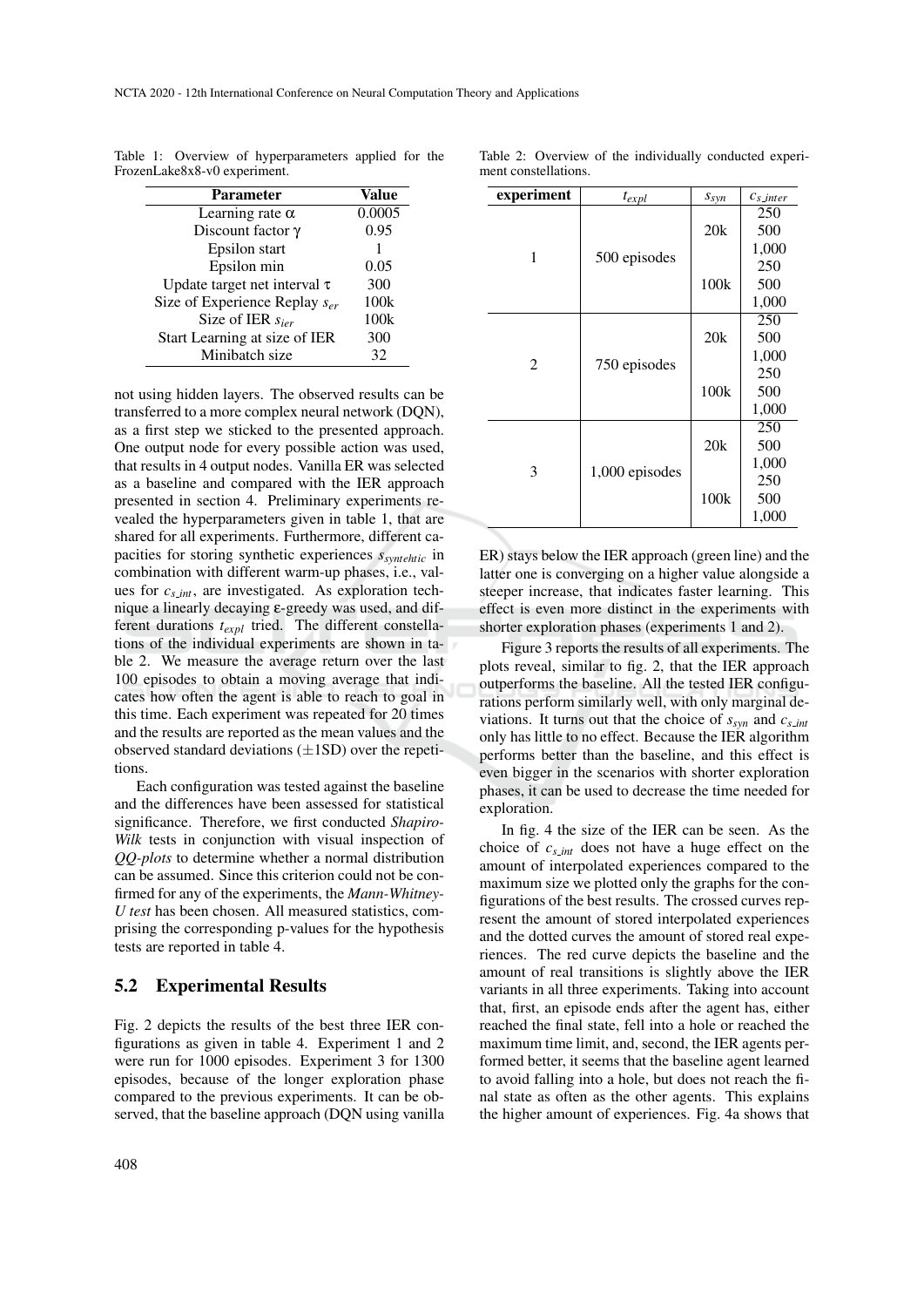| experiment     | $S_{syn}$        | $c_{s\_int}$ | Mean   | $\pm$ 1SD               | p-value<br>Shapiro-Wilk | p-value<br>Mann-Whitney-U |
|----------------|------------------|--------------|--------|-------------------------|-------------------------|---------------------------|
|                | $\theta$         | $\theta$     | 0.3772 | $\pm 0.3121$            | 1.9085e-33              |                           |
|                |                  | 250          | 0.43   | $\pm 0.3277$            | 2.0967e-34              | 1.2702e-19                |
|                | 20,000           | 500          | 0.4324 | $\pm 0.3297$            | 6.5603e-35              | 6.6317e-22                |
| 1              |                  | 1,000        | 0.4416 | $\pm 0.3396$            | 2.8203e-34              | 2.4728e-23                |
|                |                  | 250          | 0.4287 | $\pm 0.3364$            | $3.611e-35$             | 3.2159e-22                |
|                | 100,000          | 500          | 0.4168 | $\pm 0.3266$            | 9.4551e-35              | 1.4136e-13                |
|                |                  | 1,000        | 0.4261 | $\pm 0.3282$            | 3.0105e-35              | 9.3601e-21                |
| $\overline{2}$ | $\theta$         | $\theta$     | 0.2385 | $\pm 0.2807$            | 8.7954e-35              |                           |
|                |                  | 250          | 0.2877 | $\overline{\pm 0.3126}$ | 1.9496e-33              | 1.6066e-06                |
|                | 20,000           | 500          | 0.2911 | $\pm 0.3105$            | 5.4785e-33              | 1.9508e-06                |
|                |                  | 1,000        | 0.2653 | $\pm 0.309$             | 9.4381e-35              | 1.3255e-02                |
|                |                  | 250          | 0.2785 | $\pm 0.3018$            | 5.5895e-33              | 1.7829e-04                |
|                | 100,000          | 500          | 0.2782 | $\pm 0.3155$            | 1.555e-34               | 2.7468e-03                |
|                |                  | 1,000        | 0.2734 | $\pm 0.3026$            | 7.4416e-34              | 1.0413e-03                |
| 3              | $\boldsymbol{0}$ | $\theta$     | 0.0885 | $\pm 0.1347$            | 5.9146e-38              |                           |
|                |                  | 250          | 0.1194 | $\pm 0.1618$            | 3.9763e-35              | 3.1267e-09                |
|                | 20,000           | 500          | 0.1236 | $\pm 0.1642$            | 1.1407e-34              | 6.4606e-09                |
|                |                  | 1,000        | 0.1215 | $\pm 0.161$             | 8.5940e-35              | 1.0439e-09                |
|                |                  | 250          | 0.1198 | $\pm 0.1716$            | 1.901e-36               | 2.5456e-03                |
|                | 100,000          | 500          | 0.1229 | $\pm 0.1666$            | 3.8836e-35              | 3.5305e-03                |
|                |                  | 1,000        | 0.116  | $\pm 0.1602$            | 1.5933e-35              | 6.5812e-04                |

Table 3: Summary of results.



Figure 2: The best results among all conducted experiments. The solid red line represents the classical ER serving as baseline to compare with. The dashed green line shows the average reward of the IER approach. The blue line depicts the decaying epsilon. The lines for IER and the baseline represent the repetition averages.



Figure 3: All experiments with all perturbations of  $t_{expl}$ ,  $s_{syn}$  and  $c_{s,int}$ . The dashed lines show the results of the single experiments. The blue line depicts the decaying epsilon. The x-axis represents the episodes and the y-axis the average reward of all 20 repetitions.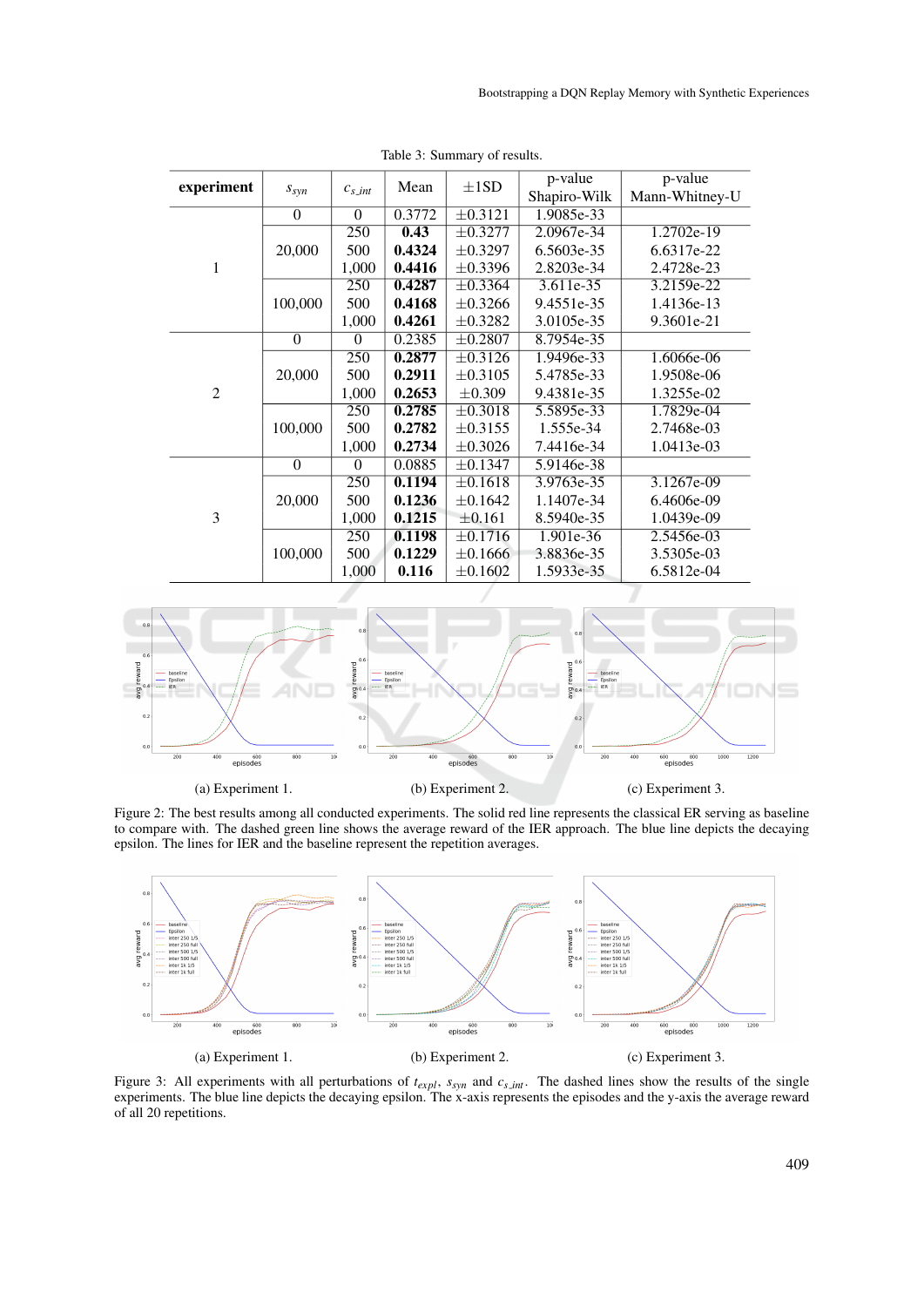

Figure 4: The size of the IER represented by the amount of real and synthetic experiences.  $c_{s,int}$  was chosen from table 4. The crosses represent the amount of synthetic and the dots the amount of real experiences. Brown show the size of the IER with  $s_{synthetic} = 100,000$  and orange with  $s_{syn} = 20,000$ . The red curves represent the baseline. The x-axis marks the episode length and the y-axis the amount of stored experiences.

Table 4: Best IER configurations found during the parameter study.

| experiment | $S_{syn}$ | $c_{s, int}$ |
|------------|-----------|--------------|
|            | 20,000    | 1,000        |
|            | 20,000    | 250          |
|            | 100,000   | 1,000        |

the ratio of experiences at the end of the exploration phase is in favor of the synthetic ones in the case of  $s_{syn} = 100,000$ . Fig. 4b shows that the ratio changed but is still in favor of the synthetic transitions and fig. 4c shows that at this time the ratio is in favor of the real experiences. If we look at the graphs for  $s_{syn} = 20,000$ , then all ratios are in favor of the real examples, but also not that far away from a ratio of 50/50 in experiment 1 and 2. This seems to be a good choice as the best results were achieved with a choice of *ssyn* that is close to an equal distribution of interpolated and real transitions. This should be investigated further.

## 6 CONCLUSION AND FUTURE WORK

We presented an extension for the classic ER used in Deep RL that includes synthetic experiences to speedup and improve learning in nondeterministic and discrete environments. The proposed algorithm uses stored, actually seen transitions to utilize the experience of the model that serve as basis for the calculation of synthetic (*s*,*a*,*r*,*s*) tuples by means of interpolation. The synthetic experiences comprise a more accurate estimate of the expected long-term return a state-action pair promises, than a real transition does. So far the employed interpolation technique is a simple equally weighted averaging that serves as an initial approach. More complex methods in more complex problem spaces have to be investigated in the future. The IER approach was compared to the default ER in the FrozenLake8x8-v0 environment from the OpenAI Gym and showed an increased performance in terms of a 17% increased overall mean reward. Several configurations for the maximum size of the stored synthetic experiences, different warm-up times for the interpolation, as well as different exploration phases were examined, but revealed no remarkable effect. Nevertheless, a ratio of 50/50 for real and synthetic experiences in the IER seems promising and needs further research.

As the algorithm creates a synthetic experience for every action and every follow-up state there is a huge amount of transitions created that could be decreased in a way that takes further knowledge into account. An example would be that only those actions are considered, that the actual policy would propose in the given situation. Or only for that follow-up state that has the most (promising) stored experiences in the storage. Also, further investigation of the composition regarding the IER seems interesting, since, as stated above, the ratio of the stored transitions might have an effect. As the evaluation was limited to the FrozenLake environments provided by OpenAI Gym, the proposed algorithm could be tested on more complex versions that differ in size and difficulty. Also a continuous version with a greatly increased state and action space is required for deeper analysis.

As of yet, the proposed approach is limited to discrete and nondeterministic environments. We plan to develop the IER further to solve more complex problems (increased state and action space) as well. To achieve this, a solution for the unknown follow-up state is needed, that could also be interpolated or even predicted by a state-transition function that is learned in parallel. Here the work from (Jiang et al., 2019)